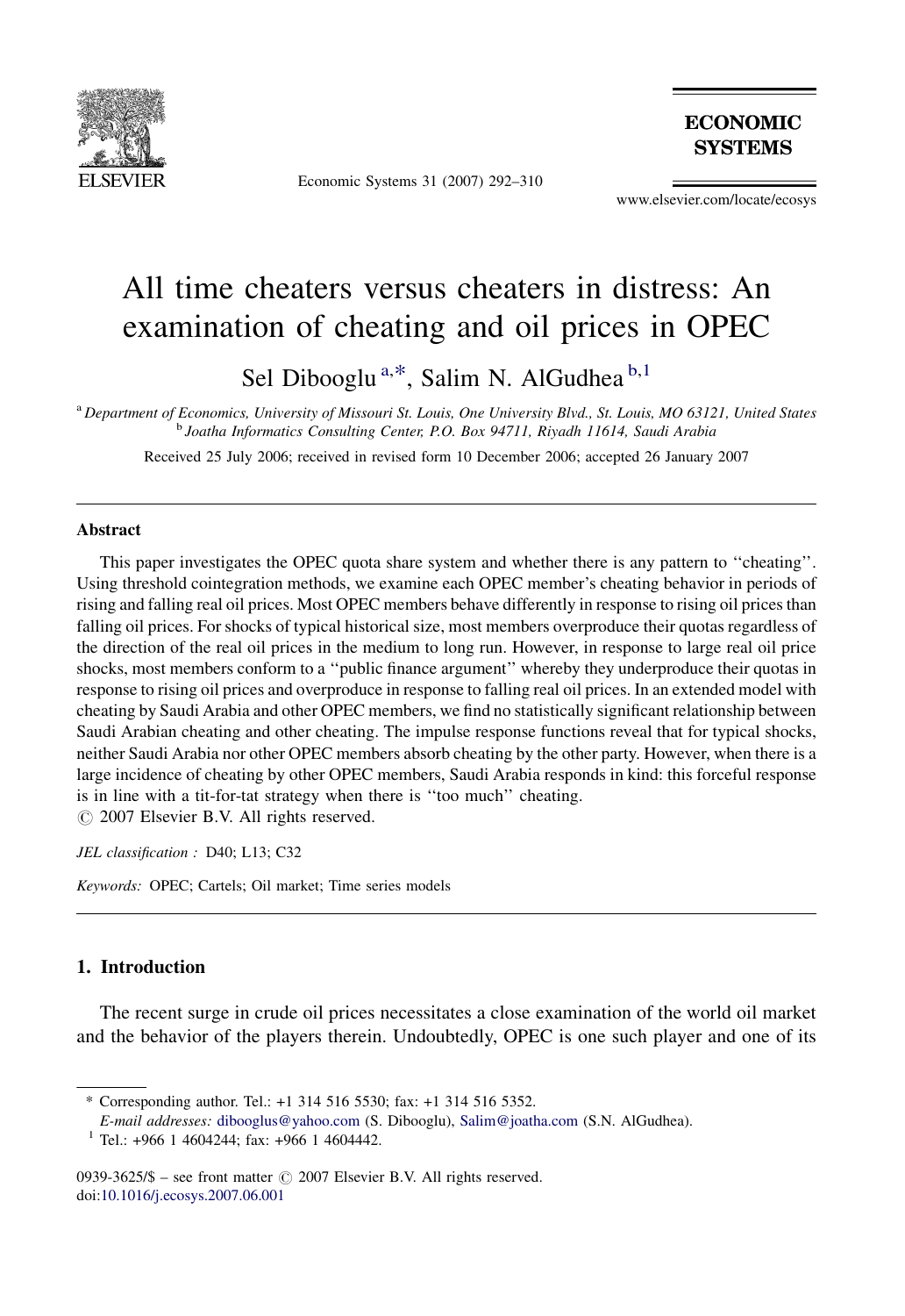principal strategies is the quota share system. Inaugurated in 1982, the quota share system stipulates that each member country produce a certain level of crude oil. Since it is not explicitly clear how quotas within OPEC are assigned, some papers have attempted to explain and evaluate the quota allocation process (e.g., [Bakhtiari, 1992; Gault et al., 1999](#page--1-0)). There is agreement that production capacity is a major factor in the assignment of the quotas and the quotas are adjusted from time to time to coincide with the changes in market fundamentals [\(Dahmani and Al-](#page--1-0)[Osaimy, 2001\)](#page--1-0).

Although all OPEC countries agreed initially to the quota share system, they all have shown a clear tendency to deviate from their quota shares. A *casual* examination of quotas and actual production reveal that (i) cheating is a permanent phenomenon, (ii) some countries cheat more than others and (iii) the intensity of cheating varies over time. Even though numerous papers have examined OPEC behavior (e.g., [Griffin, 1985; Jones, 1990; Dahl and Yucel, 1991; Gulen, 1996;](#page--1-0) [Kohl, 2002](#page--1-0)), limited attention has been paid to the empirical examination of the quota share system and its effectiveness within OPEC. One recent exception is [Kaufmann et al. \(2004\)](#page--1-0) who found that OPEC capacity utilization, quotas, cheating and OECD stocks of crude oil ''Granger cause'' real oil prices but real oil prices do not Granger cause OECD capacity utilization, OECD production quotas, or cheating.

[Rotemberg and Saloner \(1986\)](#page--1-0) argued that growing demand is a motive for oligopoly members to behave in a competitive way. When demand is relatively high the firm that lowers its price slightly gets to capture a large market until the others are able to change their prices. Others argue that the bias in allocating the quotas is an important reason behind the cheating behavior. [Griffin and Xiong \(1997\)](#page--1-0) argue that the allocation is biased toward small producers and emphasize discount rates as a determinant of the volume of cheating. Countries that disregard the future for present gains cheat more than other countries.

According to [Adelman \(1986\)](#page--1-0), discount rates figure prominently in oil production decisions. Lower oil prices translate into lower revenues for OPEC members, and in order to compensate for the loss of revenue, they increase production. By increasing their production, they are implicitly discounting the future more.

There is a good reason to expect fluctuations in oil price to influence cheating. Since most oil exporting countries rely heavily on oil revenues for public finance, in wake of lower oil prices one would expect a country to exceed its quota to compensate for falling oil revenues. If cheating takes place to compensate for lower revenues under falling prices, one would expect cheating to decrease when prices are rising. Is the cheating behavior within OPEC different when oil price are rising than when the prices are falling? Does cheating significantly alter real oil prices? Do some members particularly, Saudi Arabia, adjust their production to ''absorb'' some overproduction of the quotas by others? Does Saudi Arabia enforce the rules, and if so, does the underlying behavior conform to a tit-for-tat strategy?

This paper provides direct evidence on these questions and the behavior of cheating within OPEC using threshold cointegration methods with asymmetric adjustment. Specifically, we use threshold and momentum models of cointegration developed by [Enders and Granger \(1998\)](#page--1-0) and [Enders and Siklos \(2001\).](#page--1-0) These methods are suitable for testing whether cheating behavior within OPEC exhibits different patterns in response to rising and falling oil prices, as statistical properties of these methods are well established.<sup>2</sup> Moreover, threshold cointegration methods

<sup>&</sup>lt;sup>2</sup> In this paper, we use "cheating" to describe overproduction of the assigned quota without any negative value judgment.